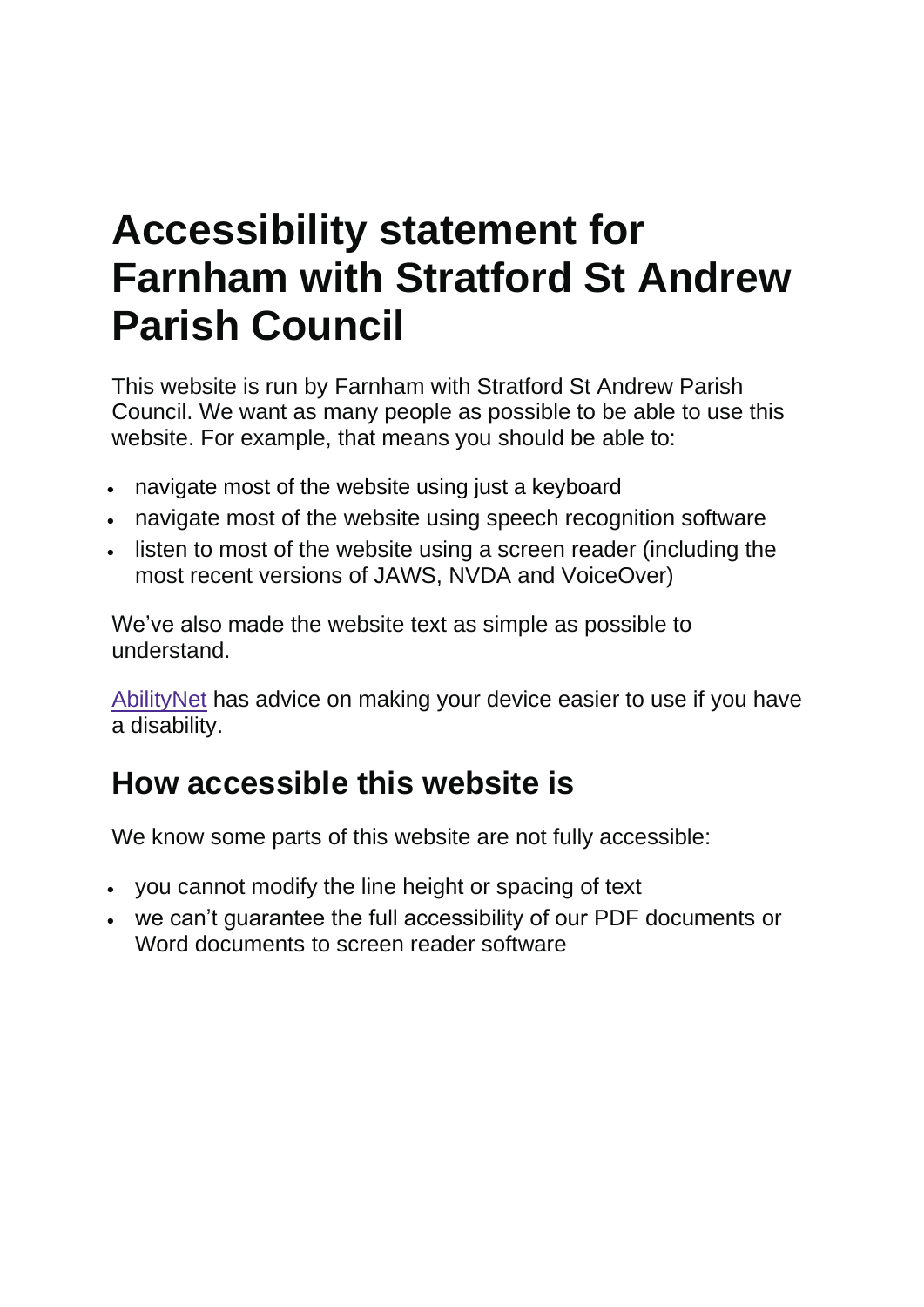#### **What to do if you cannot access parts of this website**

If you need information on this website in a different format like accessible PDF, large print, easy read, audio recording or braille:

- email parishclerk.f@btinternet.com
- call 01728 604854

We'll consider your request and get back to you in 31 days.

#### **Reporting accessibility problems with this website**

We're always looking to improve the accessibility of this website. If you find any problems not listed on this page or think we're not meeting accessibility requirements, contact: the parish clerk at [parishclerk.f@btinternet.com](mailto:parishclerk.f@btinternet.com) and they can help you out with this query.

### **Enforcement procedure**

The Equality and Human Rights Commission (EHRC) is responsible for enforcing the Public Sector Bodies (Websites and Mobile Applications) (No. 2) Accessibility Regulations 2018 (the 'accessibility regulations'). If you're not happy with how we respond to your complaint, contact the Equality [Advisory](https://www.equalityadvisoryservice.com/) and Support Service (EASS).

## **Technical information about this website's accessibility**

Farnham with Stratford St Andrew Parish Council is committed to making its website accessible, in accordance with the Public Sector Bodies (Websites and Mobile Applications) (No. 2) Accessibility Regulations 2018.

This website is partially compliant with the Web Content [Accessibility](https://www.w3.org/TR/WCAG21/) [Guidelines](https://www.w3.org/TR/WCAG21/) version 2.1 AA standard.